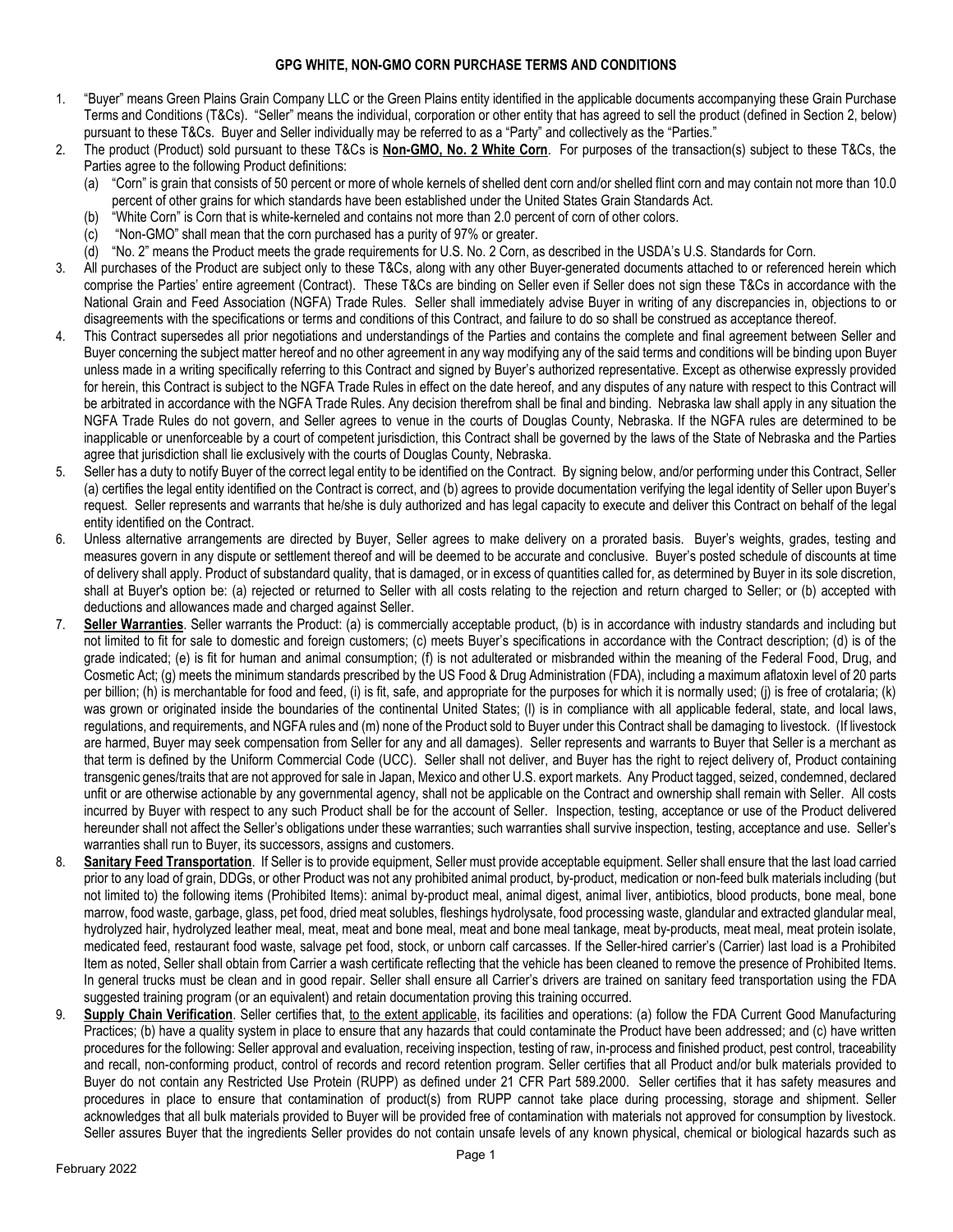dioxins, salmonella, pesticides, heavy metals, and restricted use ruminant proteins. Transportation vehicles that haul manure, fertilizer, glass, scrap metal, or flammable liquids will not be used to haul bulk materials for delivery to Buyer (without legally required cleaning) and Seller has manufacturing, warehousing and transportation procedures and/or monitoring procedures in place to support this declaration. Seller shall immediately notify Buyer if the statements in this section ever become inaccurate. If Seller ships or delivers bulk materials to Buyer using a third party, Seller understands that Seller is responsible for assuring the above requirements are implemented by the transportation company conveying the bulk material. Buyer may request that an audit be conducted of Seller's facilities and those of Seller's suppliers' facilities and regarding any items noted above and all other legal and contractual obligations required in this Contract, including sanitary food transportation rules by requesting an audit and/or copies of documentation upon not less than 30 calendar days' written notice to Seller and Seller shall grant such audit and exercise reasonable efforts to procure that its suppliers grant such audit rights. Seller shall provide information requested by Buyer, including a certification, and traceability of transportation.

- 10. **Liens**. Seller represents and warrants that Seller is capable of and intends to produce the quantity above and the sole owner of the Product and that the same is free from all liens and encumbrances except: Seller represents and warrants that the following is a complete list of all persons, banks and other lenders that hold a security interest in Seller's Product (If none, leave blank or write none). Seller shall notify Buyer, prior to delivery, of any other security interest granted in Seller's Product. If Seller has granted or grants a security interest in Seller's Product prior to or during the term of this Contract, which security interest is disclosed by Seller or is discovered by Buyer, Buyer shall have the right to pay all or a part of the obligation underlying the security interest. Such payment shall be for the account of Seller and shall be charged against the amount owing Seller. Title and all other rights of ownership of the Product are transferred from Seller to Buyer upon delivery to Buyer's facility, unless otherwise provided in the Contract.
- 11. **Force Majeure**. The Buyer shall have the right to postpone acceptance of the Product, for a period not exceeding 30 days, due to causes beyond Buyer's control and not occasioned by Buyer's fault or negligence. Buyer shall not be liable for delay in performance or failure to perform when such delay or failure is due to unforeseen causes beyond its reasonable control and without its fault or negligence, including but not limited to acts of God or the public enemy, governmental action, regulatory action, impossibility, natural disasters, fires, floods, tornados, earthquakes, epidemics, quarantine restrictions, labor difficulties, riots, insurrections, freight embargoes, rail car shortages, rail service interruptions, utility service interruptions, breakdowns and unusually severe environmental conditions. If Seller fails to make delivery hereunder, the Buyer shall be entitled to recover the difference between the market price, which is determined by the Buyer, and the contract price on the date delivery is first due, or at the time notified by the Seller that full delivery will not be made. Any freight increase, becoming effective between the date of this contract and the date of delivery, will be deducted from the stated price. Seller warrants that the Product is sold "guaranteed cool and sweet on arrival at destination." Buyer's acceptance of any Product delivered after Seller's breach of this Contract will not waive any rights or remedies accruing to Buyer from such breach. Buyer may pursue any remedy allowed by reason of Seller's breach and Buyer will be entitled to collect from Seller interest on any amount owing to Buyer by reason of Seller's breach at a rate of 1.5% per month until paid.
- 12. **Default/Remedies**. In addition to any remedies set forth herein, Buyer shall have the right to exercise any and all legal or equitable remedies available to it. Buyer has all remedies applicable under the UCC. Seller shall be in default if any of the following occur: the Seller fails or refuses to comply with any provisions hereof; if Seller becomes unable to pay its debts as they become due, shall file a voluntary petition or be declared bankrupt or insolvent or make a general assignment for the benefit of creditors; or if a trustee, receiver or liquidator be appointed for any material portion of the assets of Seller. Upon the occurrence of any event of default, Buyer may exercise any or all rights and remedies hereunder or at law or in equity, including but not limited to withholding payment for the Product sold to Buyer and recover from Seller any and all costs, expenses and damages that Buyer may sustain. If Seller fails to complete delivery by the Delivery Period, Buyer has the option to: (a) extend Delivery Period, (b) terminate this Contract, or (c) buy-in Product to fill or complete the Contract. Buyer may in good faith and without unreasonable delay, purchase in substitution for that due from Seller, and Buyer may recover from Seller as damages the difference between the cost of substitute Product and the payment Seller would have received from Buyer for Product Seller was to deliver, plus any incidental or consequential damages, expenses and attorney's fees suffered or incurred by Buyer.
- 13. **Termination**. Buyer may terminate this Contract or any part hereof in the event of any default by Seller, or if the Seller fails to comply with any of the terms and conditions of this Contract. Late deliveries, deliveries of Product that are nonconforming, and/or failure to provide Buyer, upon request, reasonable assurance of future performance, are, without limitation causes allowing Buyer to terminate this Contract in whole or in part. In the event of termination, Buyer shall not be liable to Seller for any amount, and Seller shall be liable to Buyer for any and all costs, expenses and damages of any nature whatsoever sustained by reason of the Seller's default, including but not limited to any market difference.
- 14. Seller represents that it is not insolvent, as that term is defined in the UCC. If Seller's financial condition is deemed unsatisfactory to Buyer during the term of this Contract, Buyer may terminate this Contract and all other contracts with Seller whether or not Seller is in default. Buyer may at its discretion and without prejudice to other legal remedies treat Seller's failure to perform under this Contract as a breach of this Contract and/or any other open contracts with Seller, and pursue all remedies. To the extent that Buyer or its affiliates have or hold any claim or right of recovery against Seller arising under this Contract, Buyer and its affiliates shall be entitled to recoup, offset and/or net out of the amount of said claim against any and all amounts or obligation that may be or become owing by Buyer or its affiliates to Seller.
- 15. If more than one contract is open, shipments are to be applied on contracts in order of each contract's delivery date beginning with the older contract. It is understood that this Contract is not completed until all shipments are received, graded, weighted and unloaded at destination. Buyer may designate any reasonable alternate delivery point if necessary to expedite Seller's performance of this Contract but is not obligated to do so.
- 16. If there are unpriced Product subject to this Contract and Buyer advances funds to Seller prior to the final pricing, then the parties agree that Buyer at its discretion shall have the right, in the event the market declines, to require Seller to refund to Buyer a portion of the amount Buyer had so advanced. This amount to be refunded will be equal to the decline in the market in order to maintain the margin to the market as agreed upon in this Contract. Buyer shall notify Seller of such amount so requested and upon receipt, Buyer shall retain such amount in an account for the benefit of Seller. Buyer may at its discretion and without prejudice to other legal remedies treat Seller's failure to refund the full amount within 48 hours of demand as a breach of this Contract or any other open contracts with Seller, and pursue all remedies.
- 17. The Parties recognize that the market price when delivery is required under this Contract may differ substantially from the Contract price and each Party agrees not to assert such a difference as an excuse for non-performance hereunder or as a defined for damages for failure to perform in whole or in part.
- 18. **Forward Contract.** To the extent that Seller is a Commercial Dealer, Seller agrees that this Agreement is a "Forward Contract" as defined in the Bankruptcy Code (11 U.S.C. Sec. 101(25)) and the following language of this section shall apply to the Contract. If one party (the Defaulting Party) files a petition in bankruptcy, reorganization, or receivership; becomes insolvent or incapable of paying its debts as they become due; or makes a general assignment for the benefit of creditors; the other party (the Liquidating Party) shall have the immediate right, exercisable in its sole discretion, to liquidate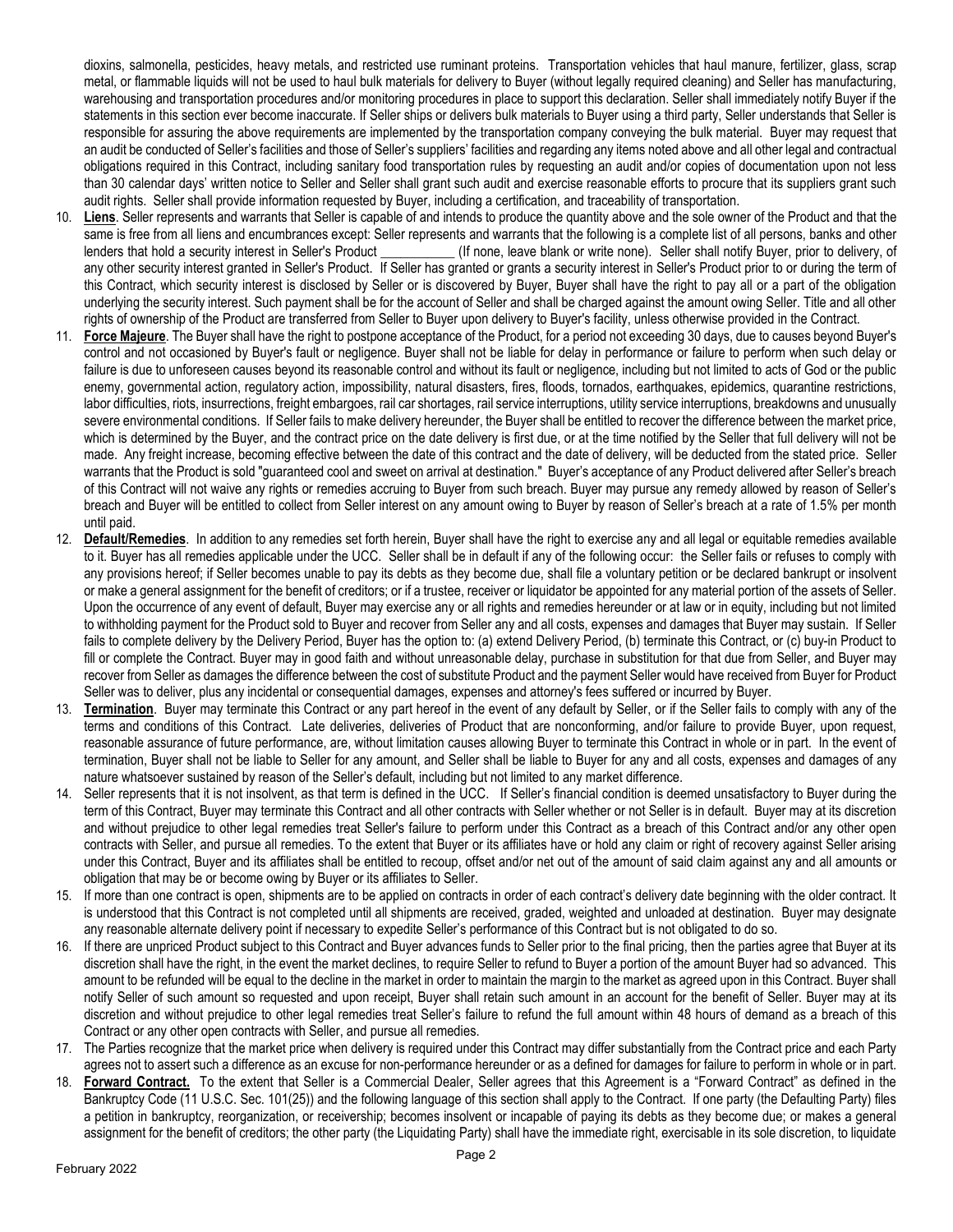the Contract and all other forward contracts as defined in the Bankruptcy Code then outstanding between the Parties (whether the Liquidating Party is seller or buyer thereunder) by closing out all such contracts at the then current market prices so that each contract being liquidated is terminated except for the settlement payment referred to below. The Liquidating Party shall calculate the difference, if any, between the price specified in each contract so liquidated, and the market price for the relevant commodity as of the date of liquidation (as determined by the Liquidating Party in any commercially reasonable manner), and aggregate or net such settlement payments, as appropriate, to a single liquidated amount. Payment of said settlement payment will be due and payable within 1 banking day after reasonable notice of liquidation. This is in addition to any other rights and remedies which the other Party may have.

- 19. **Liability**. Seller shall be liable to Buyer for any damage to property, where and to the extent such loss, damage is the result of Seller's (or its agent's) negligence or willful misconduct. Seller agrees that in case of any such loss or damage, the value of such property and the liability of Seller shall be the fair market value of such property or the reasonable cost of repair, whichever is less.
- 20. Splitting Loads. Where applicable, if instruction has been given to Buyer from Seller or Seller's agent to split, transfer or otherwise allocate delivery of Product, Buyer disclaims any and all responsibility to verify such allocation and in no case shall Buyer be liable to anyone for allocating such load.
- 21. **Insurance**. To the extent Seller or its employee(s), agent(s) or contractor(s) has trucks on Buyer's property, Seller or its agent shall maintain at all times the following insurance coverage: (i) Commercial general liability insurance, with no less than of \$1,000,000 per occurrence and \$2,000,000 in the aggregate; (ii) Auto liability insurance with not less than \$1,000,000 combined single limit; (iii) Cargo insurance with a limit of not less than \$15,000, and (iv) if applicable, Workers' Compensation insurance in an amount satisfying the applicable statutory minimum coverage levels and Employer's Liability Insurance with no less than \$1,000,000 bodily injury-by accident-each accident; \$1,000,000 bodily injury-by disease-each employee, and \$1,000,000 bodily injury-by disease-policy limit. (v) To the extent allowed by law, the policies shall include a waiver of subrogation rights against Buyer and Seller shall identify Buyer as an Additional Insured on all coverages except Workers' Compensation. Seller shall provide certificates evidencing the required insurance is in force. Seller shall email certificates of insurance to Buyer at: [insurance.certificates@gpreinc.com.](mailto:insurance.certificates@gpreinc.com) Any coverage provided by Seller is considered to be primary and non-contributory to any insurance maintained by or on behalf of Buyer. Seller shall provide Buyer with 30 days prior written notice of policy cancellation. Seller agrees to indemnify and hold Seller harmless for any loss or expense incurred as a result of Seller's failure to ensure its agent(s) or contractor(s) obtains and maintains the insurance coverages required herein.
- 22. **Confidentiality; Non-disclosure**. (a) For purposes of this Contract, "Confidential Information" means any information or compilation of information concerning the business of a Party (Discloser) that is provided, whether in oral or written form, to the other Party (Recipient) in connection with the purchase and sale of Product hereunder, and includes, without limitation, pricing and payment terms, supplier contact and identifying information, customer contact(s) and identifying information, current and anticipated supply requirements, banking and other financial information, including account information. Confidential Information also includes "Personal Information" that identifies, relates to, describes is capable of being associated with or could reasonably be linked, directly or indirectly, with a particular individual or household and includes, without limitation, identifiers such as real name, IP address, account name, postal address, and commercial information such as records of products purchased, internet or other electronic network activity information or professional or employment-related information. Confidential Information shall not include any information which: (i) was received in good faith by the Recipient from any third party without breach of any obligations of confidentiality; (ii) was independently developed (without access to or use of any Confidential Information of the Discloser) by an employee or agent of the Recipient; or (iii) is or becomes publicly available in a manner other than through an unauthorized disclosure. (b) Non-Disclosure. Recipient shall (i) treat as confidential and protect from unauthorized disclosure all Confidential Information made available to it or any of its affiliates, employees, agents or representatives; (ii) not retain, use or disclose Confidential Information for any purpose other than in connection with the performance of this Contract; (iii) limit access to only those employees, agents, representatives, contractors and third parties to whom it is necessary to disclose the Confidential Information in furtherance of the transaction(s) contemplated herein; provided, however, that such persons and entities are bound by confidentiality and non-disclosure obligations at least as protective as those contained in this Contract; (iv) use commercially reasonable security procedures and practices that are reasonably designed to maintain an industry-standard level of security and prevent unauthorized access to and/or disclosure of Confidential Information; and (v) notify the Discloser immediately in the event of an unauthorized disclosure or loss of any Confidential Information.
- 23. **Buyer Policies; Privacy**. Buyer sets high standards for its employees, officers, directors, suppliers, vendors and those with whom Buyer does business. In choosing to do business with Buyer, Seller acknowledges it is aware of and accepts the policies and practices outlined in Green Plains Inc.'s written corporate governance policies, which include its Anti-Corruption Policy, its Code of Ethics, its Code of Vendor Conduct, its Environmental Policy, its Human and Labor Rights Policy, and its Occupational Health & Safety Policy, all of which are publicly available on Green Plains Inc.'s website at [https://investor.gpreinc.com/corporate-governance.](https://investor.gpreinc.com/corporate-governance) Buyer also takes very seriously the privacy of its customers, vendors, suppliers and those with whom Buyer does business. In choosing to do business with Buyer and performing under the Contract, Seller acknowledges and agrees to Buyer's Privacy Policy, which is available a[t https://gpreinc.com/privacy-policy/.](https://gpreinc.com/privacy-policy/)
- 24. **Consent to Call Recording**. The Parties consent to the recording of all telephone conversations and electronic communications between their representatives.
- 25. **State Specific Provisions**.
	- (a) For Producers in Colorado: Entering into a credit sale contract entails a risk that the bond may not completely protect the producer from loss in the event of a failure of the dealer.
	- (b) For Producers in Iowa: Seller has received notice that grain purchased by a credit-sale contract is not protected by the grain depositors and sellers indemnity fund.
	- (c) For Producers in Tennessee: On Price Later contracts (i) Title to the grain covered by this Contract passes to Buyer upon delivery; (ii) Buyer is required to maintain liquid assets equal to ninety percent (90%) of its price later obligations; and (iii) Price later grain is not stored for the Seller. This contract is regarded as a grain dealer claim. The maximum coverage afforded by the Tennessee Grain Indemnity Fund is eighty-five percent (85%) of the valid grain dealer claim amount up to a maximum of \$100,000 per claimant.
- 26. **Notice**. All notices, requests, consents, claims, demands, waivers, and other communications hereunder (each, a Notice) shall be in writing and addressed to the applicable Parties at the addresses set forth on the face of the Contract with an additional copy to Buyer sent to Green Plains Inc., Attn: Chief Legal and Administration Officer, 1811 Aksarben Dr., Omaha, NE 68106. All Notices shall be delivered by personal delivery, nationally recognized overnight courier (with all fees pre-paid), or certified mail (return receipt requested, postage pre-paid). Except as otherwise provided in